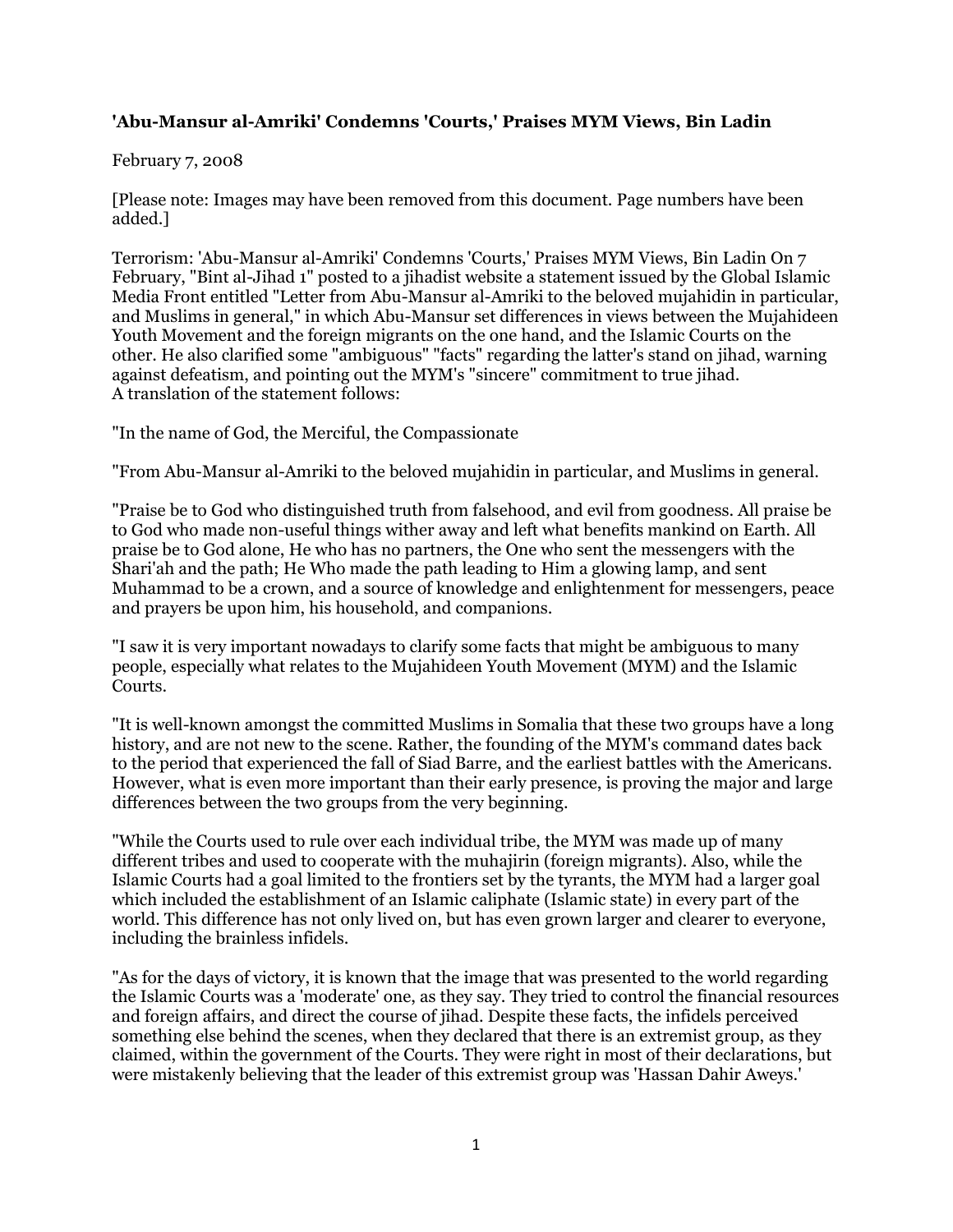"The MYM was aware of these facts, and encountered countless troubles caused by the policies of the Islamic Courts. The muhajirin too endured such policies. The Islamic Courts welcomed them at the airport with unpleasant statements such as 'we don't need the muhajirin,' and tried to send them back, had it not been for a few members of the MYM, such as Shaykh Fu'ad and Abu-Talhah al-Sudani who rescued many of them at the airport, and took care of them.

"The situation remained unchanged until the defeat happened, when the most excellent members of the MYM got martyred. Consequently, most of these realities remained unknown to the new fighters, who in early days had witnessed unity that was aimed at combining the strength of all groups so as to avoid any outbreak of sedition, and in pursuance of the Koranic verse saying 'Help ye one another i n righteousness and piety, but help ye not one another in sin and rancor: fear Allah for Allah is strict in punishment,' and to rule with God's revelations, as all groups claim. However, those new fighters did not witness the hidden reality that their predecessors experienced.

"Therefore, this issue unquestionably needed clarification; but we realized the seriousness of this need only after the conferences in Asmara as these conferences raised our doubts for several reasons:

"First: Eritrea still fights the mujahidin on its territories. So how would it be able to assist the mujahidin in a neighboring country? There is no doubt that Eritrea is not serious about our best interests and those of jihad.

"Second : Eritrea had maliciously rooted out the mujahidin on its lands through the Sudanese Government. This had opened the door wide to politics at the expense of the armed resistance, which is the right solution to the problems of the nation nowadays. Here are the members of the Islamic Courts in the lands of the infidels and under their control, marching on the path of politics that leads to failure and defeat which they had always escaped.

"Third: They chose to be attired in national costume while attending the conferences. The very name of their party indicates that this issue is strictly Somali, leaving no room for any interference from foreigners-as they call the muhajirin- unless the interference is from John, or Tom, or George! In that case, such interference is allowed! So, they deny the presence of the muhajirin in Somalia-despite the fact that I was seen on a Al-Jazirah channel in a Somali training camp belonging to the Courts. That was before I realized that the path had become extremely distorted. While they say that they are not in need of foreigners, their actions indicate that they are in need of the apostates from Abdullahi Yusuf's government and the original infidels of Eritrea. Praise the Lord! How have the yardstick of loyalty (to believers) and disavowal (from disbelievers) been turned upside down !

"Fourth : They tried to steal the efforts of the MYM by claiming that they are controlling the jihad path and the events taking place on the ground from their hotels in Eritrea!

"The aforementioned facts would have led-if it was not for the MYM's disavowal of these conferences- to several problems such as:

"1-Lack of clarity in this issue for Muslims abroad, and even for those inside as we have seen from some of the fighters, who might aid us with self, wealth, or supplication.

"2-Lack of a clear example to guide the mujahidin in the future, despite the fact that the Ikhwan (members of the Muslim Brotherhood, MB) had a good example in Sayyid Qutub and Al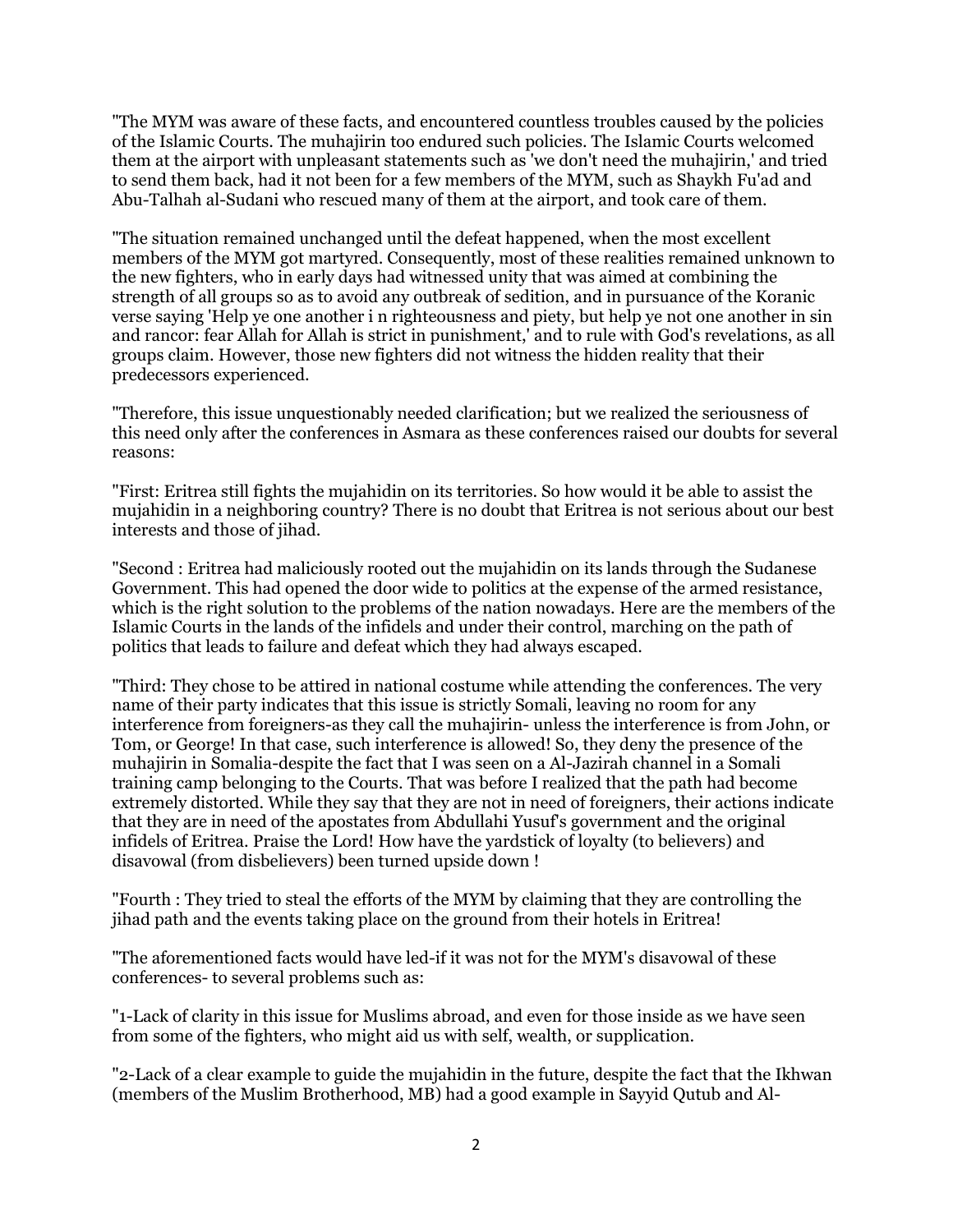Mawdudi, who both refused to take part in infidel governments as a solution. It seems that according to those who ascribe themselves to the MB today- that there is no other solution for the problems of the nation, except through the ballot box. One wonders how would it have been if their beginning was characterized by their exemplary figure compromising his principles and having an unclear path?

"3-There will be confusion among the people if power is reached. If the MYM differs with the Courts after victory has been achieved, the people will label the MYM as Kharijites, or Jama'at al-Takfir, or benefit seekers, in the same way that they have labeled the Courts following their victory, that is as just one tribe who are not sincere in their claim to establish Shari'ah. This will lead to many seditions and the loss of previous gains.

"4-Our inability to control the direction of jihad because the wealth and media are in their hands

"Therefore, due to this grave danger, the mujahidin of MYM, may God reward them, proclaimed their disavowal of these conferences. At the same time the Al-Muhajirin, who gradually came to Somalia after the capture of Mogadishu, also felt the need to do this. In due course, they wrote a word of advice to some officials of the Courts regarding these matters. Then, after becoming sure that they will continue on this dangerous path, the muhajirin, along with the MYM, declared their disavowal of the Courts.

"This is their declaration of disavowal from the deviated leadership of the Courts before all Muslims, praise and gratitude be to God.

"As for the path of the MYM, we saw to it that we focus on the pure one adopted by the mujahidin in other blessed lands of jihad. It is the same path repeatedly heard from the mouth of the mujahid shaykh Usama Bin Ladin, May God preserve him. It is the same path heard in the speeches of the lion, the genius Dr. Ayman al-Zawahiri, may God preserve him, and in the guidance of the martyr, may God accept him as such, the hero, Abu-Mus'ab al-Zarqawi, may God have mercy on him and others from, the list of the heroes of this time...

"We stress that we are striving to establish the Islamic caliphate from East to West after driving out the occupation and killing the apostates. We will do this while holding on to the Koran and the Sunnah, on the path of the salafis, and carrying the Koran in one hand and the sword in the other under the black banner, God willing.

"We do not care if there is criticism, or threat of scarce provision. We do not need suspicious funds. Rather, God is our provider and our protector. What a great protector to rely upon. He is the best of providers.

"Here is an important point that must be made. There must be cooperation with any group belonging to Muslims, as long as they are truly Muslims, whether the group is the Courts or otherwise. This must, of course, be in accordance with the guidelines of the correct path.

"Finally, before closing my speech, I would like to mention that there are still sincere people amongst the Islamic Courts. I regard them as such, and God knows best. Therefore, these words do not mean that all of them want to destroy the religion and betray the Somali jihad. However, sometimes, oblivious people require a harsh reminder to wake them up from their deep slumber,

"I ask God for sincerity in these words. Whatever truth they contain, it is from God and what